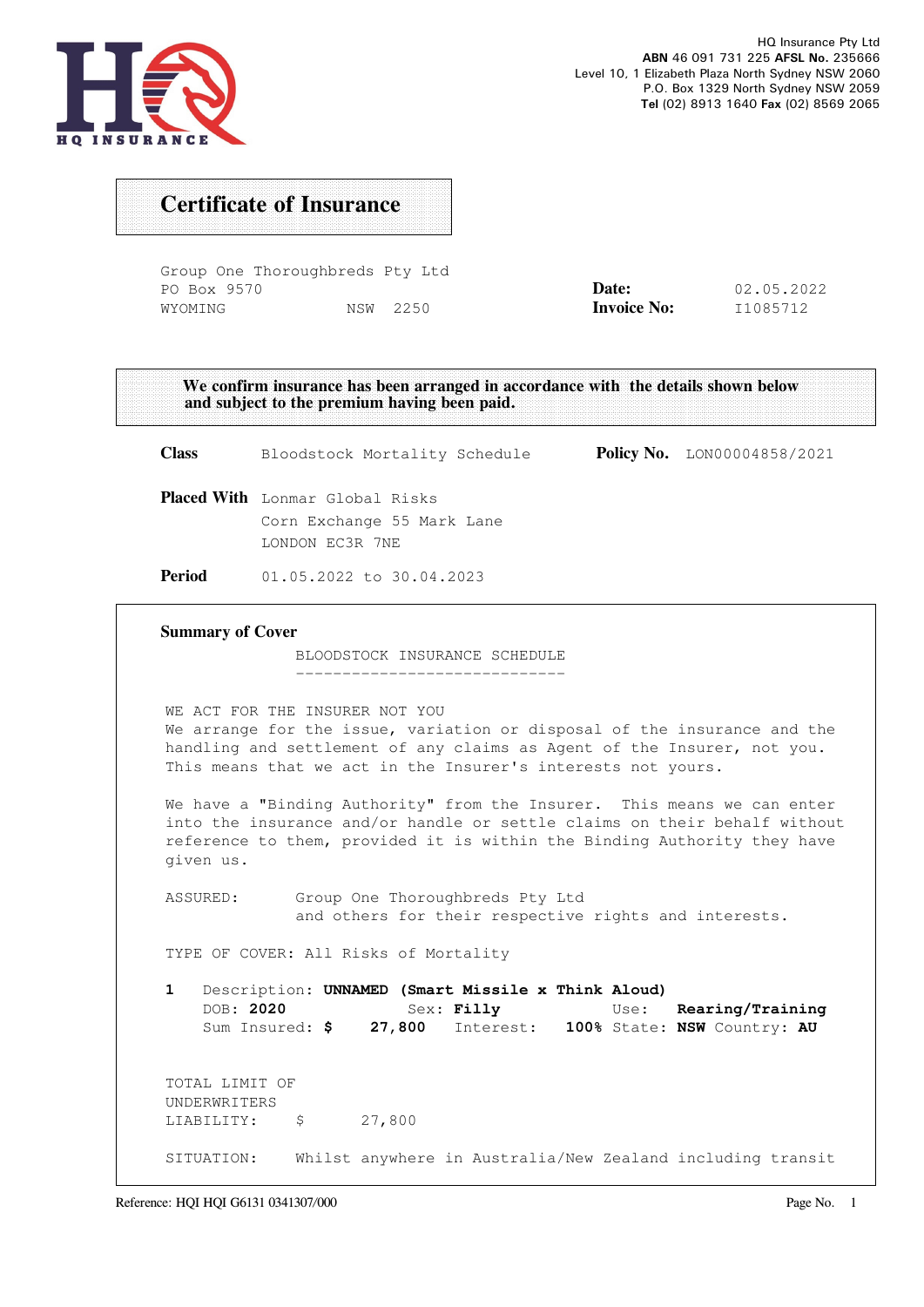### HQ Insurance Pty Ltd

P.O Box 1329 NORTH SYDNEY NSW 2059 ABN 46 091 731 225

COVERAGE SUMMARY

Group One Thoroughbreds Pty Ltd Bloodstock Mortality Schedule

within and between said countries.

STANDARD CLAUSES INCLUDED IN YOUR POLICY:

 ---------------------------------------- Full Mortality as per Lloyd's Australian Wording LMA3069A Agreed Value Clause Part-Ownership Clause Terrorism Exclusion Endorsement NMA2920 Wobbler Syndrome Clause NMA2878 Avian Influenza Exclusion Berserk Extension Clause Institute Radioactive Contamination, Chemical, Biological, Bio-chemical and Electromagnetic Weapons Exclusion Clause CL370 Cyber Exclusion Endorsement LMA5407 Surgical Operations Clause LMA5107 Sanction Limitation and Exclusion Clause LMA 3100 Hendra Virus Endorsement LMA5214 Coronavirus Absolute Exclusion

EXTENSIONS AVAILABLE As either charged for or as agreed by Underwriters

Guaranteed Renewal up to age 14 **INCLUDED** Life Saving Surgery up to \$15,000 **INCLUDED** 

 NOTE: LIFE SAVING SURGERY LIMIT IS BASED ON 100% INTEREST AND ADJUSTED FOR YOUR SHARE IN THE EVENT OF A CLAIM OCCURRING.

 Please note Premium for the LIFE SAVING SURGERY extension is earned in full. If your policy is cancelled, no return premium for this extension is applicable.

FPIL (Full Premium Payable in The Event Of A Claim)

 In the event of loss, the Assured agrees to pay the difference between the premiums paid hereon and the premium calculated at the full annual rate on the amount of this policy. (Example, all premiums paid on a pro rata basis for a period less than 12 months will be subject to FPIL)

DEATH/INJURY/ILLNESS NOTIFICATION

 In the event of Death, Injury or Illness of your horse, it is a policy requirement that immediate notification is advised to the offices of HQ Insurance and if outside business hours, as per the following contacts:-

Sara Ryman Mobile 0417 277 464

 Dr. Andrew Dart Mobile 0412 460 041 (For emergency Veterinary Consultation) University of Sydney

COMPLAINT AND/OR DISPUTE RESOLUTION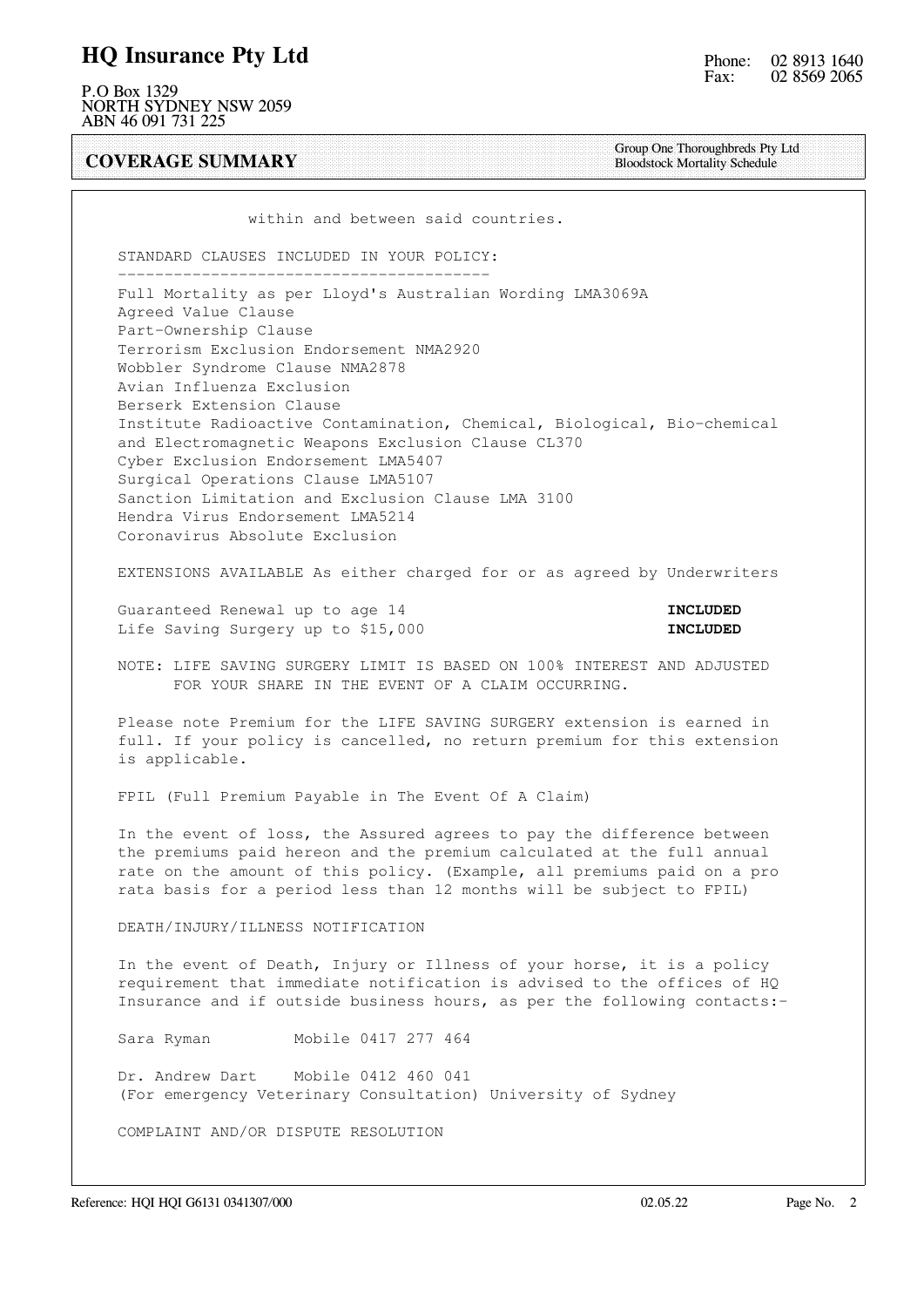### HQ Insurance Pty Ltd

P.O Box 1329 NORTH SYDNEY NSW 2059 ABN 46 091 731 225

#### COVERAGE SUMMARY

Group One Thoroughbreds Pty Ltd Bloodstock Mortality Schedule

 If you have any complaints about the service provided to you, please contact the Complaints Manager:

| Mail:  | HQ Insurance Pty Ltd    |
|--------|-------------------------|
|        | PO Box 1329             |
|        | North Sydney NSW 2059   |
| Email: | sara@hqinsurance.com.au |
| Phone: | (02) 8913 1640          |

 We will acknowledge your complaint within one business day and do our best to resolve the complaint to your satisfaction within 10 business days. If we cannot resolve your complaint to your satisfaction, we will escalate the matter to Lloyd's Australia who will review the complaint. You will be provided updates at least every 10 business days. Lloyd's contact details are:

| Mail:  | Lloyd's Australia Limited   |
|--------|-----------------------------|
|        | Level 16, 1 Macquarie Place |
|        | Sydney NSW 2000             |
| Email: | idraustralia@lloyds.com     |
| Phone: | (02) 8298 0873              |

 If your complaint remains unresolved after 30 calendar days, you may be able to refer your complaint to the Australian Financial Complaints Authority (AFCA) under the terms of the General Insurance Code of Practice. This is a free service. AFCA's contact details are:

| Mail:  | Australian Financial Complaints Authority |
|--------|-------------------------------------------|
|        | GPO Box 3                                 |
|        | Melbourne VIC 3001                        |
| Email: | info@afca.org.au                          |
| Phone: | 1800 931 678                              |

 The cost of this insurance is based on the animal's age, use and value, as well as certificates from qualified veterinary surgeons.

| PLACED WITH                                                            | POLICY NUMBER    | PROPORTION |
|------------------------------------------------------------------------|------------------|------------|
| Lonmar Global Risks                                                    | LON00004858/2021 | 100.0000%  |
| Corn Exchange 55 Mark Lane<br>LONDON EC3R 7NE<br>* SUPPORTING INSURERS |                  |            |
| - Lloyds of London (Syndicated)                                        | 58.3334%         |            |
| Lime Street<br>London                                                  |                  |            |
| - Convex Insurance UK<br>52-54 Lime Street                             | 33.3333%         |            |